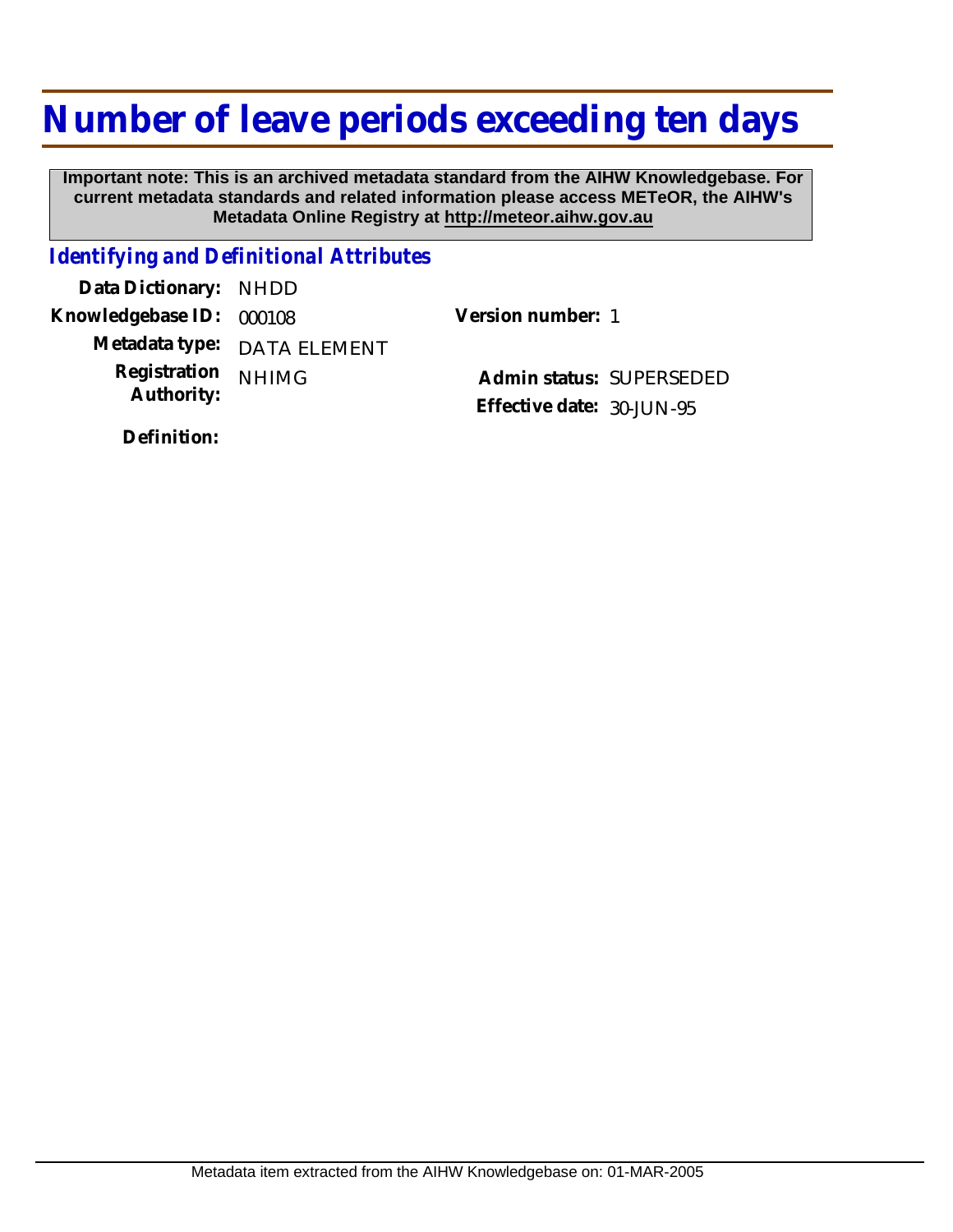Number of leave periods\* in episode exceeding ten days (excluding one-day leave periods for acute and private psychiatric hospital inpatients).

\* Leave periods

1. Acute hospitals and private psychiatric hospitals In-patients who do not require treatment over a weekend or other short period may leave hospital temporarily with the approval of the hospital or treating medical practitioner. Where there is a decision that the patient shall be back in the same hospital within a short time to resume treatment, this absence is defined as 'leave'. Leave of this type should be restricted to a maximum to be determined. The inpatient is discharged if he or she does not return from leave within a specified maximum period (see comments).

2. Public psychiatric hospitals

Person who leaves the hospital for a short period without there being a formal discharge, with or without approval. This may be by arrangement.

For both acute and psychiatric hospitals, leave includes the following categories of leave, including trial leave:

scheduled leave: leave taken by arrangement and according to a schedule;

special care leave: leave recorded for patients who are temporarily transferred from one hospital or residential facility to another for special treatment;

absconded leave: this may occur in psychiatric areas where a patient leaves the facility without authorisation.

Trial leave in which an in-patient leaves a psychiatric facility for a short or extended trial period prior to formal discharge is to be counted as leave.

Institutional health care: recording of leave periods allows for the calculation of patient days excluding leave. This is important for analysis of costs per patient and for planning. The maximum limit allowed for leave affects admission and separation rates, particularly for long-stay patients who may have several leave periods. **Context:**

*Relational and Representational Attributes*

**Datatype:** Numeric **Representational** QUANTITATIVE VALUE  **form: Representation** NN  **layout:**